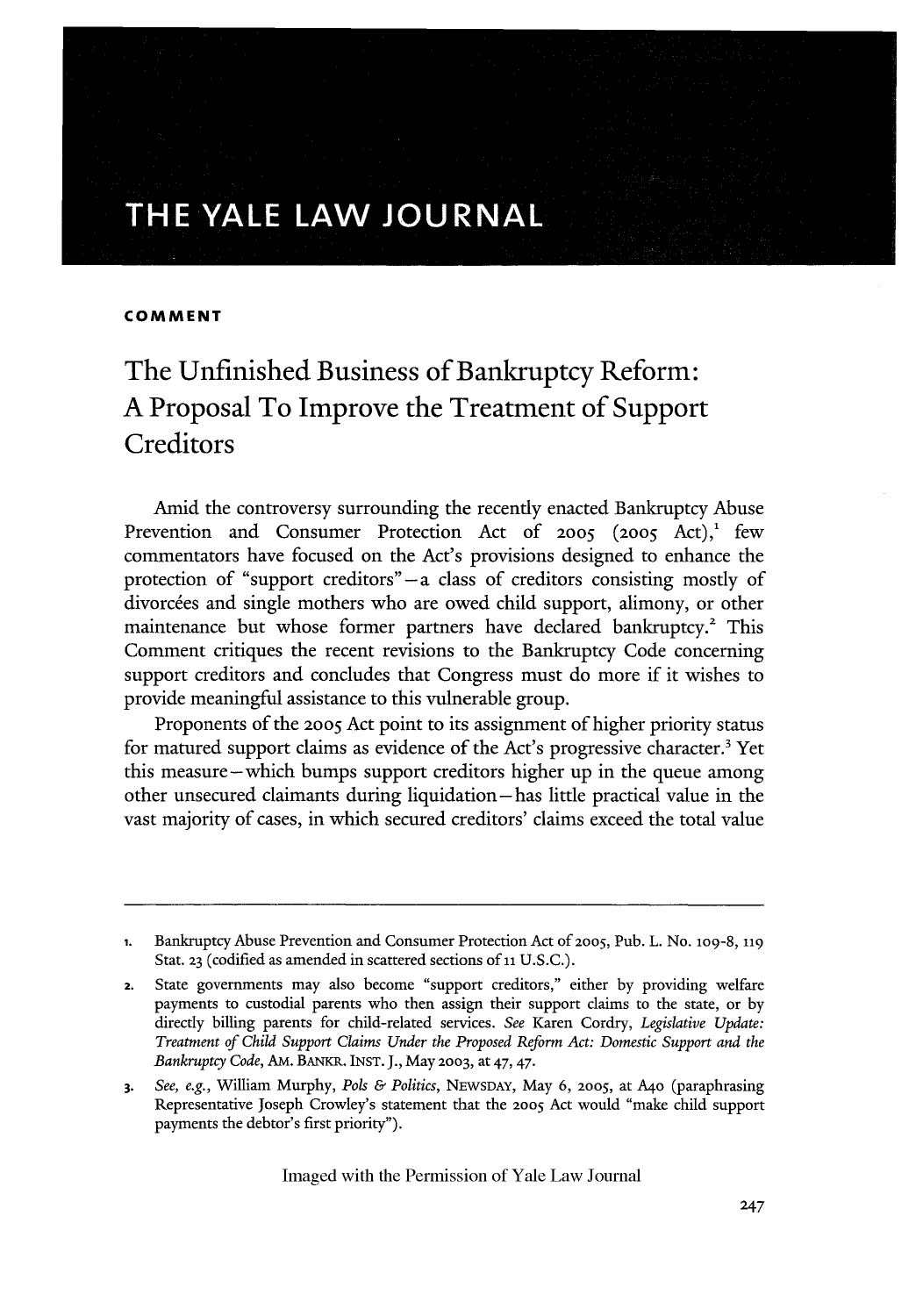of the debtor's assets, leaving nothing for "priority" creditors of any kind.<sup>4</sup> As one commentator quipped, the bankruptcy reform puts support creditors "first in line to receive nothing."<sup>5</sup>

A more important but less widely perceived consequence of the 2005 Act is that it indirectly jeopardizes support creditors by increasing competition for scarce postbankruptcy resources. Whereas support creditors once occupied a privileged position as one of the few classes of creditors with "nondischargeable" claims,<sup>6</sup> the 2005 Act allows certain lenders, such as commercial creditors, to more easily pursue their claims beyond the point of bankruptcy, pitting these lenders against support creditors in an unstructured battle for the debtor's future income and assets. Because support creditors are far less adept than credit card companies at recovering debts in this unregulated environment, the **2005** Act effectively reduces support creditors' chances of receiving much-needed compensation.

To remedy this problem, I suggest that Congress modify the Bankruptcy Code in three ways. First, Congress should create a statutory hierarchy among nondischargeable claims, with the claims of support creditors taking precedence over those of other unsecured creditors. By establishing a priority system for nondischargeable claims akin to that which currently operates when dividing up the bankruptcy estate, $^7$  Congress would allay well-founded fears that credit card companies will crowd out vulnerable child support and alimony recipients in the race to recover against the debtor's postbankruptcy assets.

Second, Congress should amend the Bankruptcy Code to include a "springing lien" **-a** device that automatically grants support creditors the right of first access to a debtor's future income. Such an innovation would prevent

**<sup>4.</sup>** *See* Ed Flynn et al., *Bankruptcy by the Numbers: Chapter 7 Asset Cases,* **AM.** BANKR. **INST.** J., Dec. 2002-Jan. **2003,** at **22, 22** ("About 96 percent of chapter 7 cases are dosed without any funds collected and distributed to creditors by the assigned trustee."). My assertion assumes that support creditors have unsecured daims, which most do. *See* Michelle Arnopol Cecil, *Crumbs for Oliver Twist: Resolving the Conflict Between Tax and Support Claims in Bankruptcy,* **20 VA. TAX REV. 719, 728-29 (2001).**

**S.** Trisha L. Baggs, Comment, *Bankruptcy Reform of 2001: A Hollow Victory for Creditor-Spouses,* 34 ARIZ. **ST.** L.J. **967, 977 (2002).**

**<sup>6.</sup>** Creditors with nondischargeable claims may recover against the debtor's postbankruptcy assets rather than having their claims swept away **by** the discharge mechanism, which ordinarily gives debtors a "fresh start."

**<sup>7.</sup>** The priority system in bankruptcy establishes the order in which unsecured creditors may recover against a debtor's estate. *See generally 11* **U.S.C. S 507(a) (200o)** (amended **2005)** (listing priorities). **My** proposal of a priority system for nondischargeable claims borrows the same statutory ranking of creditors that Congress has established (and recently revised) for Chapter **7** liquidation purposes. *See infra* notes **27-29** and accompanying text.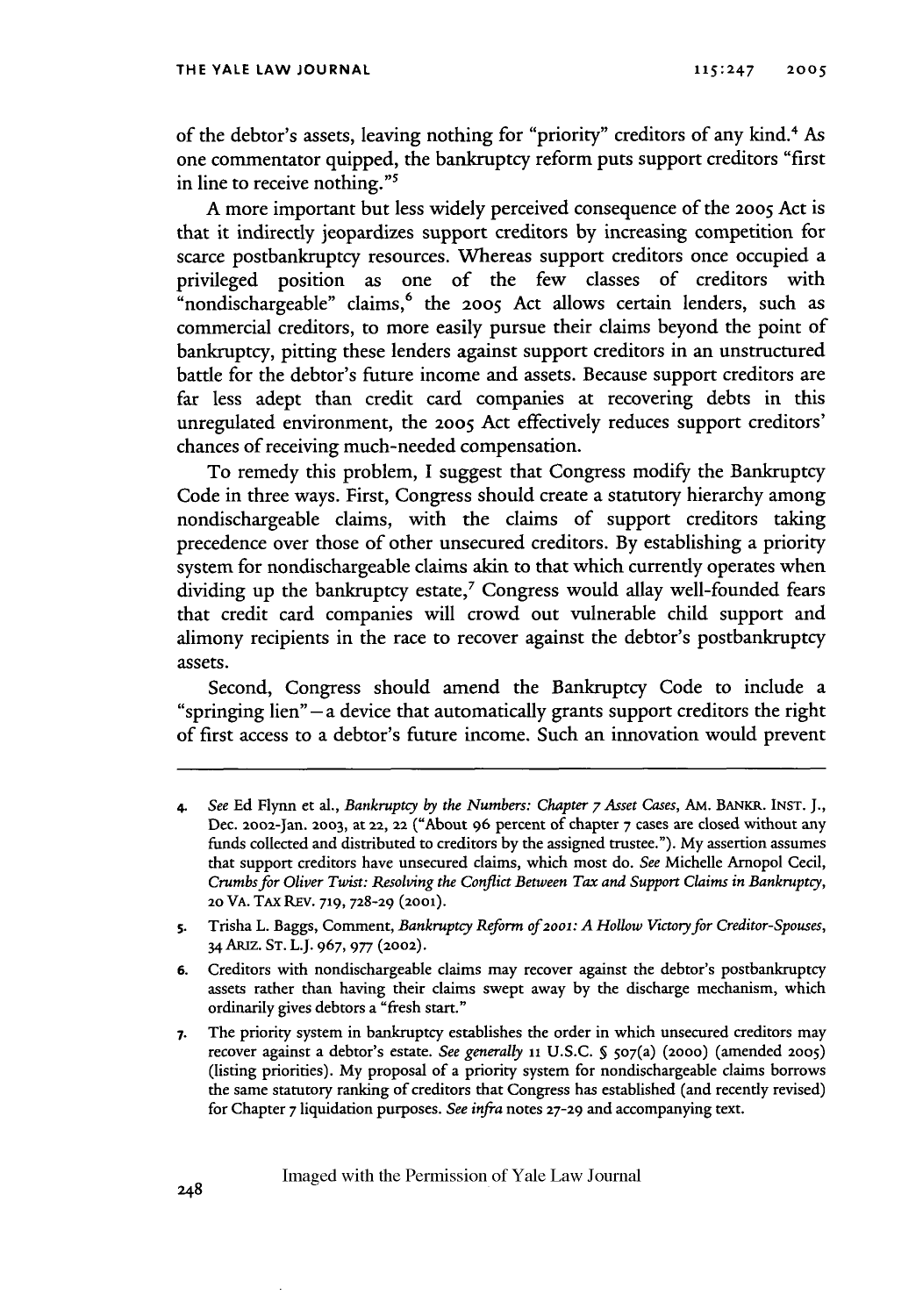commercial lenders from leapfrogging ahead of support creditors by obtaining wage garnishments, a form of secured claim.

Third, Congress should prevent all creditors with nondischargeable claims from claiming against the debtor's future income until any ongoing supportrelated obligations have been satisfied. This reform would ensure that before paying any outstanding debts-including support-related arrears-debtors would make allowance for their children's and former partners' current expenses.

# **I. REFORMS BENEFITING SUPPORT CREDITORS IN THE 2005 ACT**

Policymakers have long considered support creditors a particularly vulnerable group. Such creditors often cannot provide for themselves and their children when support payments cease and, unlike commercial creditors, they cannot effectively pool or manage risk. Accordingly, pre-2005 bankruptcy law gave special solicitude to support creditors by designating support-related debts as nondischargeable,<sup>8</sup> allowing support creditors to access otherwise exempt assets,<sup>9</sup> granting support creditors priority status in estate distributions,<sup>10</sup> relaxing the automatic stay for support-collection purposes,<sup>11</sup> and making exceptions to preferential transfer rules for support payments.<sup>12</sup>

- **8. 11** U.S.C. **§** 523(a)(5) (2000) (amended **2005)** (designating support-related debts as nondischargeable); *see also* **ii** U.S.C. **§** 523(a)(1S) (2000) (amended **2005)** (concerning property settlements); **i** U.S.C. **§** 1328(a)(2) (2000) (amended **2005)** (concerning Chapter **13** filings).
- **9.** Although creditors with nondischargeable claims generally cannot collect against property that has been exempted from the debtor's estate pursuant to federal or state law, the Bankruptcy Code makes an exception for support creditors. **11** U.S.C. **§** 5z2(b)-(d) (2000) (amended **2005).** *See also* **11** U.S.C. **§ 522(f)(1)(A)** (2000) (amended **2005)** (preventing debtors from avoiding judicial liens against exempt property where such liens secure support-related debt).
- io. Prior to 1994, support creditors enjoyed no priority status, meaning their claims could be satisfied only after all secured creditors and priority unsecured creditors had been reimbursed. The Bankruptcy Reform Act of 1994 (1994 Act), **ii** U.S.C. **§** 507(a)(7) (2000) (amended 2oo5), made matured support claims a seventh-level priority, which in turn triggered the requirement that all Chapter **13** debtors budget for payment of support-related arrears in their debt repayment plans. **11** U.S.C. **5** 1322(a)(2) (2000) (amended 2005).
- **Mi. 11** U.S.C. **§** 362(b)(2)(B) (2000) (amended **2005)** (allowing support creditors to pursue claims prior to the termination of bankruptcy proceedings provided that they sought recovery against "property that is not property of the estate"). The 1994 Act added exceptions to the automatic stay for actions establishing paternity and modifying maintenance amounts. *See* 1994 Act **§** 3o4(b) (amending **ii U.S.C.** S 362(b)(2)).
- 12. The Bankruptcy Code empowers trustees to avoid "preferential transfers," which are payments made by insolvent debtors to benefit certain creditors at the expense of others. **ii**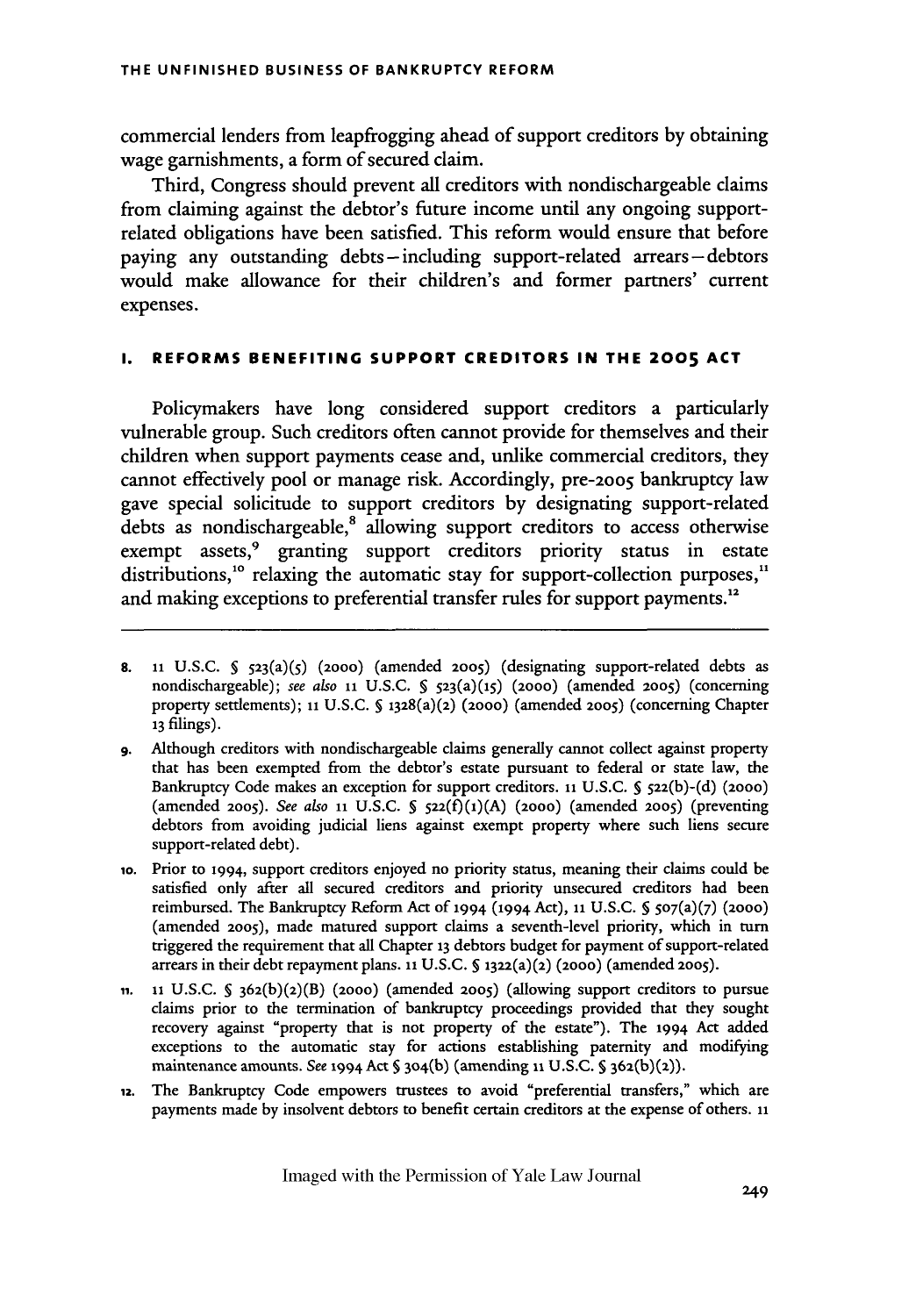The **2005** Act bolsters these protections in several ways. First, it eliminates the controversial distinction between support claims and marital property settlements. In place of the old balancing test, which required a tribunal to determine whether property settlements would be nondischargeable, the Act creates a brightline rule that all such obligations are nondischargeable."3 This change will prevent debtors from unfairly mischaracterizing their support debts as property settlements and thereby escaping those obligations.

Second, the **2005** Act broadens the support-related exceptions to the automatic stay. The most important consequence of this reform is that wage garnishments may persist while bankruptcy proceedings are still pending.<sup>14</sup> Related provisions allow for the interception of tax refunds to satisfy support obligations, withholding of licenses from debtors who default on support payments, reporting of overdue support payments to credit agencies, and enforcement of medical-support obligations.<sup>15</sup>

Third, in a much ballyhooed provision, the **2005** Act elevates support claims from seventh to first priority status.<sup>16</sup> Within the new first priority category, the Act creates three subcategories: non-government-held support debts are labeled **"1A,"** government-held support debts are labeled "IB," and expenses associated with administering the estate are labeled **"1C."** When a trustee has been appointed, **1C** costs are reimbursed first, followed by iA debts, and then **1B** debts.<sup>17</sup> Thus, it is now technically correct (and rhetorically powerful) to say that support claims are Congress's "first priority" at the estate-distribution stage of bankruptcy.

Fourth, the **2005** Act authorizes dismissal of a Chapter **12** or 13 case when a debtor defaults on support obligations that became payable after the filing of bankruptcy.<sup>18</sup> As a result, individual debtors must not only budget for payment of support arrears in any reorganization plan **-a** requirement that predated the **2005** Act -but also honor recently acquired support obligations as a condition for receiving a discharge. Finally, the **2005** Act requires that trustees explain to

- **14. 2005** Act **§ 214** (to be codified at **1** U.S.C. **§** <sup>3</sup> 62(b) (2)).
- **15.** *Id.*
- *16. Id.* **§ 212** (to be codified at **ii U.S.C.** S **507(a)).**
- *17. Id.*
- **is.** *Id. 5* **213(7)** (to be codified at **ii U.S.C. 5 1307(c)(11)).**

U.S.C. § 547(b) **(2000).** The 1994 Act exempted support creditors from this provision, thereby insulating them from costly lawsuits seeking repayment of prebankruptcy support payments to the bankruptcy estate. **11** U.S.C. **5** 547(c)(7) **(2000)** (amended **2005).**

*<sup>13.</sup> Compare* **2005** Act, Pub. L. No. lo9-8, **§ 215, 119** Stat. **23,** 54 (to be codified at **11** U.S.C. **S** 523(a)), *with 11* U.S.C. **5** 523(a)(15) (2000) (establishing a rebuttable presumption that property settlements are nondischargeable).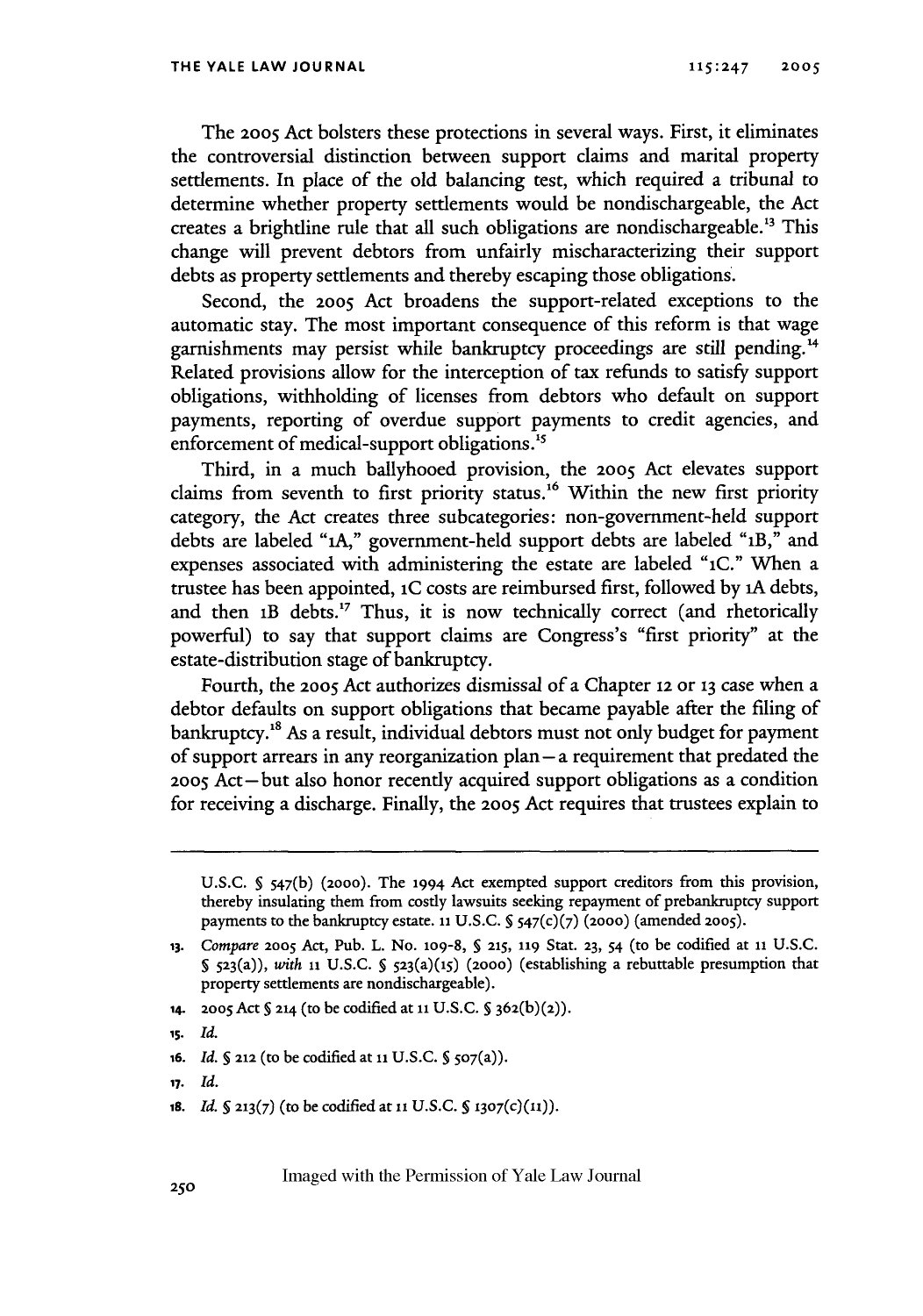support creditors their rights under Chapter 7, inform them of available childsupport-enforcement services, notify child support agencies of all support creditors holding claims, and keep all parties apprised of any discharges that occur.<sup>19</sup>

#### **II. CRITICISMS OF THE 2005 ACT**

In addition to focusing on those provisions of the **2005** Act that specifically address support creditors, it is essential to understand how reforms located elsewhere in the omnibus legislation may undermine the relative position of support creditors, leaving them in a weakened financial position. Because the vast majority of debtors are asset-poor, most support creditors' only prospect for compensation is to recover against a debtor's fiture income and other postpetition assets.

The **2005** Act increases competition for this all-important pool of postbankruptcy assets in several ways. First, the Act designates a greater number of "luxury good" purchases as nondischargeable. Under the old Code, any goods or services exceeding a total value of one thousand dollars purchased within two months of filing that were not "reasonably acquired for the support or maintenance of the debtor or a dependent of the debtor" were presumed fraudulent and therefore nondischargeable.2" The **2005** Act substantially reduces the threshold for luxury good purchases and lengthens the relevant time period.<sup>21</sup> These changes allow credit card companies to pursue more frequently their high-interest debts even after bankruptcy is complete. Not surprisingly, commercial lenders are far better equipped than individual support creditors to collect debts from financially strapped debtors, many of whom frequently move, change jobs, and otherwise evade payment.<sup>22</sup>

Second, the 2005 Act increases competition among support creditors. By allowing state governments to seek compensation for support or support-related costs, such as welfare outlays to dependent single parents, the **2005** Act adds another class of creditors with which individual support recipients must compete

**ig.** *Id.* **§ 219** (to be codified at **ii** U.S.C. **§S** 704, **1202,** 1302).

<sup>20.</sup> **11** U.S.C. **5** 523(a)(2)(C) (2ooo) (amended **2005).**

<sup>21.</sup> *See* **2005** Act **§ 310** (to be codified at **ii** U.S.C. **S** 523(a)(2)(C)) (making presumptively nondischargeable: **(1)** purchases **of \$500** or more from a single creditor made within ninety days prior to filing; and (2) aggregative cash advances **Of** \$750 or more taken within seventy days prior to filing).

**<sup>22.</sup>** *See* Joan Entmacher, *Legislative Update: Treatment of Child Support Claims Under the Proposed Reform Act: How the Bankruptcy Bill Will Affect Women and Children Owed Child Support, AM.* BANKR. INST. J., May **2003,** at 49.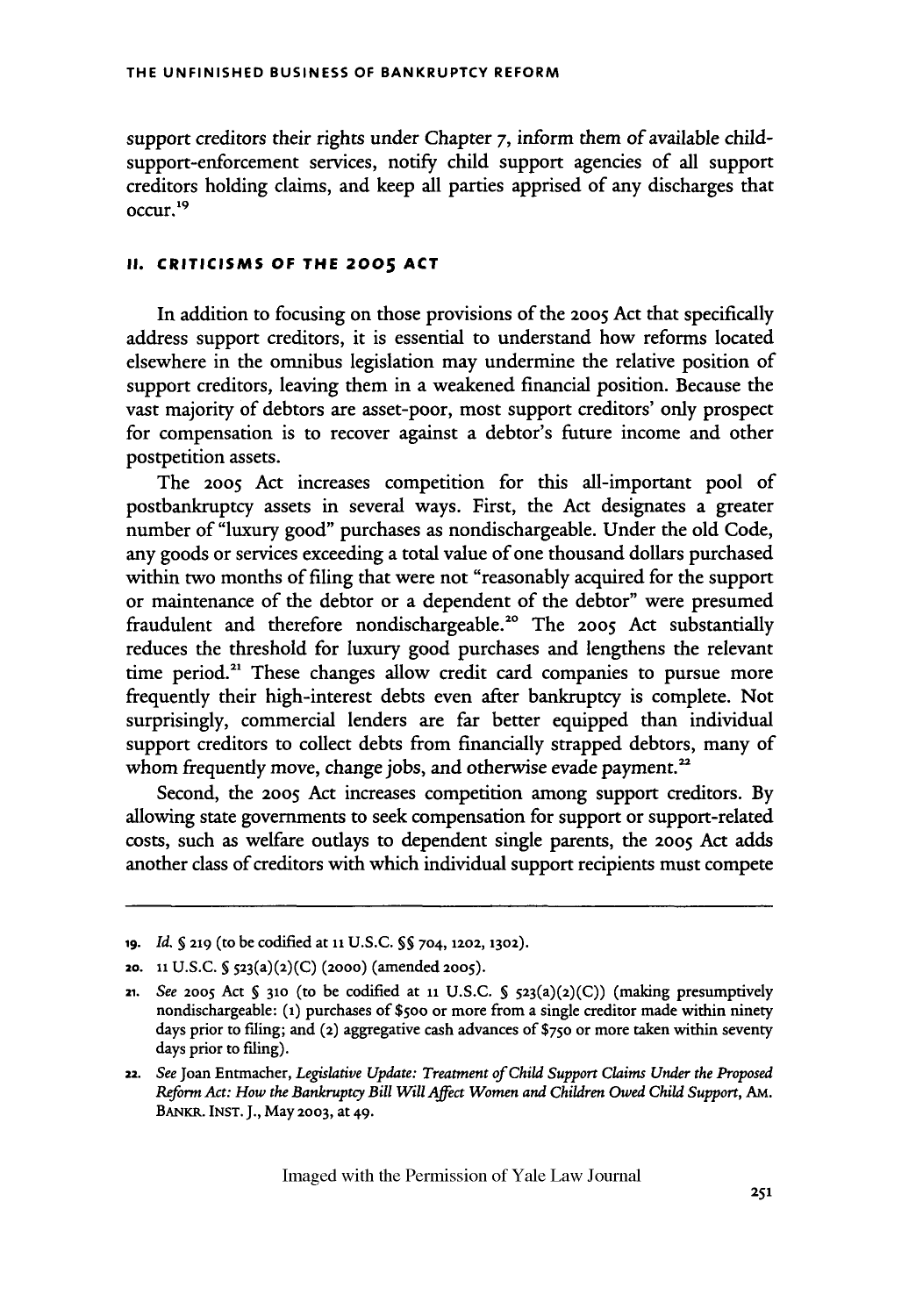to receive their own support arrears.<sup>23</sup> For instance, when a support creditor seeks to recover against a debtor's postbankruptcy assets for support debts accrued prior to her dependency on welfare, she must compete with the same state child support agency to which she assigned all post-welfare support claims.

Third, the **2005** Act increases competition for scarce postbankruptcy assets by reducing the overall likelihood that debtors will receive a discharge. Prior to **2005,** many debtors could obtain a fresh start through a Chapter 7 discharge, leaving them better positioned to satisfy their few remaining nondischargeable obligations, such as any outstanding support arrears. The **2005** Act disrupts this process by diverting many debtors into Chapter **13** bankruptcy, where they must complete a demanding multiyear repayment plan in order to qualify for a discharge. In the past, only thirty percent of debtors have successfully completed their Chapter 13 plans and received a discharge,<sup>24</sup> and this percentage will likely decline in light of new requirements that debtors budget for additional priority debts and secured claims. By making it harder for debtors to successfully complete Chapter **13** plans, the **2005** Act increases the likelihood that *all* outstanding debts will remain nondischarged, in turn forcing support creditors to compete with a broader array of creditors for the same scarce postbankruptcy resources. Whatever benefits the 2005 Act may confer upon support creditors in the Chapter 13 process – such as authorizing Chapter 13 dismissals when current support obligations go unpaid-are more than offset by the Act's indirect effect on the rates of discharge.<sup>25</sup>

On balance, the 2005 Act does little to improve, and may even worsen, the relative position of support creditors.<sup>26</sup> Unfortunately, bankruptcy reformers have thus far concentrated their energies on making micro-adjustments to the existing priority system while ignoring the pressing problem of unregulated competition among creditors with nondischargeable claims. Indeed, it is a strange irony that the Bankruptcy Code goes to such lengths to privilege

**<sup>23.</sup>** *Id.*

**<sup>24.</sup>** *See* Marianne B. Culhane **&** Michaela M. White, *Taking the New Consumer Bankruptcy Model for a Test Drive: Means-Testing Real Chapter 7 Debtors, 7* AM. BANKR. INST. L. REV. **27,** *60* **(1999).**

**<sup>25.</sup>** *See* Entmacher, *supra* note 22; Linda Lea M. Viken, *Legislative Update: Treatment of Child Support Claims Under the Proposed Reform Act: The Overall Impact of H.R. 975,* A. *BANKR.* INST. J., May **2003,** at **49, 49-50.**

**<sup>26.</sup>** In fact, the **2005** Act represents only the latest manifestation of Congress's growing tendency to saturate the postbankruptcy landscape with nondischargeable claims. *See, e.g.,* Keith N. Sambur, Note, *The Sarbanes-Oxley Act's Effects on Section* **523** *of the Bankruptcy Code: Are All Securities Laws Debts Really Nondischargeable?,* **11** Am. BANKR. INST. L. REv. **561,** 561-62 **(2003)** (describing recent amendments to the Bankruptcy Code that exempt from discharge all debts arising from violations of federal or state securities laws).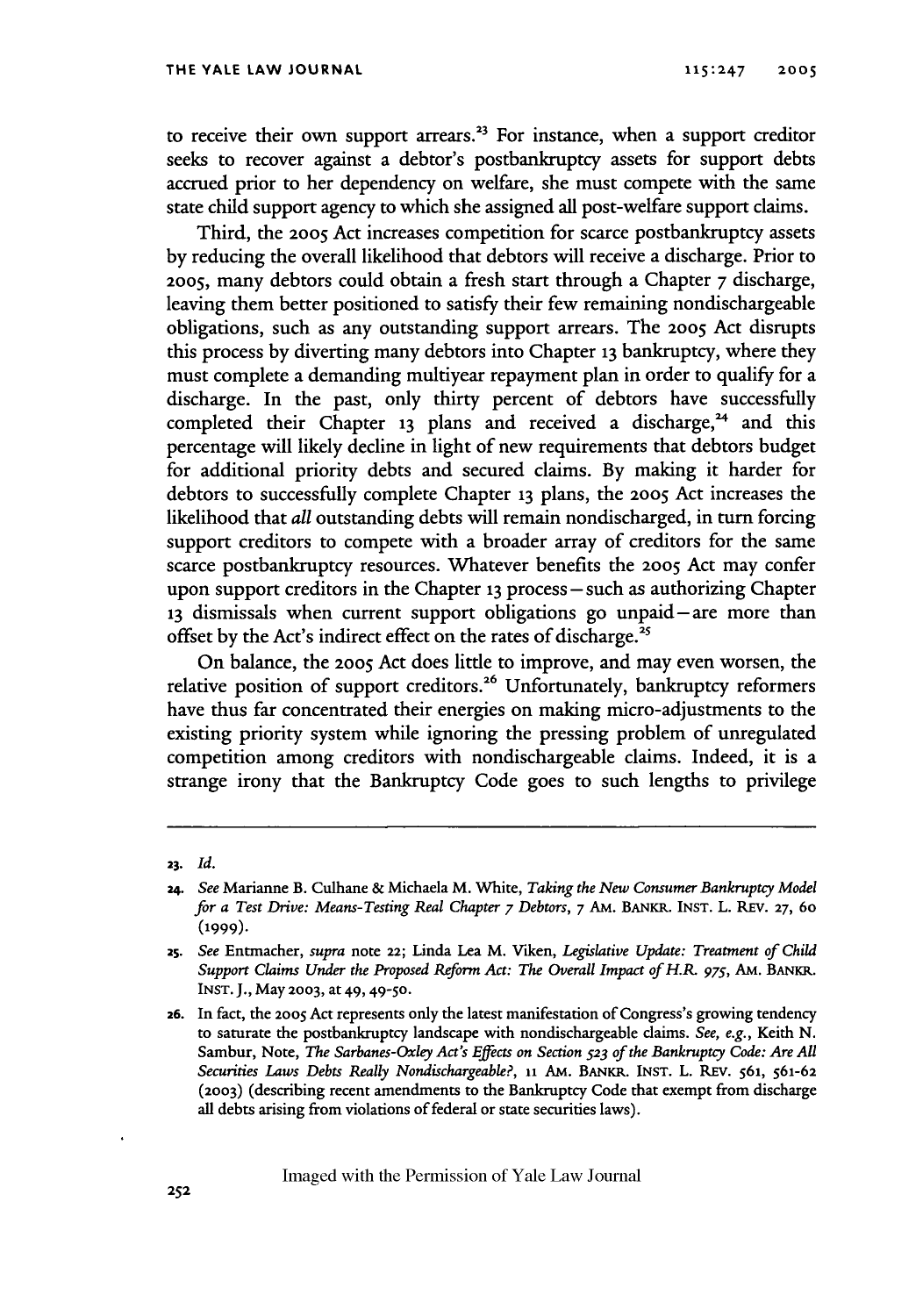support creditors at the estate distribution stage yet does nothing to help those same creditors during the far more important postbankruptcy period.

# **III. PROPOSALS**

To remedy this problem, I propose that Congress: **(1)** place support claims atop a new hierarchy of nondischargeable claims; **(2)** establish a "springing lien" that ensures support creditors the right of first access to debtors' future incomes; and **(3)** require that debtors fulfill ongoing support obligations prior to satisfying any nondischargeable debts.

First, Congress should establish a hierarchy for nondischargeable claims that operates in a manner akin to the priority system for the distribution of debtors' estates. Just as trustees disburse estate assets according to a statutorily predetermined ranking of creditors, bankruptcy courts could establish, according to guidelines set forth by the Bankruptcy Code, a fixed order in which all outstanding nondischarged claims will be satisfied against future income or other postpetition assets.<sup>27</sup>

To determine the proper hierarchy for nondischargeable claims, Congress should adopt the same priority ranking that has already been established (and refined in the 2005 Act) for use in liquidation proceedings.<sup>28</sup> According to this model, support creditors would be designated as first priority nondischargeable claimants, reflecting their high level of personal financial vulnerability, strong dignitary interests in receiving compensation, minimal ability to pool and manage risk, and significant likelihood of becoming dependent on taxpayer-subsidized benefits in the event of not receiving alimony or child support.<sup>29</sup>

My proposal for a postpetition priority system would apply to unsecured claims and wage garnishments only, leaving all other nondischargeable secured claims to be satisfied in accordance with priority rules specified under

**29.** *See* Cecil, *supra* note 4, at **730-32** (describing these criteria as the basis for the high priority given to support claims in the status quo).

**<sup>27.</sup>** To be precise, most creditors could recover only against *nonexempt* postpetition assets. Only a small group of creditors - including support creditors **-** are statutorily permitted to recover against exempt assets. *See supra* note 9 and accompanying text.

**<sup>28.</sup>** Under the current priority ranking, administrative expenses are reimbursed first, followed by support-related claims, "gap creditor" claims, claims for wages and commissions earned immediately prior to filing, contributions to employee benefit plans, debts owed to grain producers and fishermen, and so on. *See* **ii** U.S.C. **S** 507(a) (2000) (amended **2005).**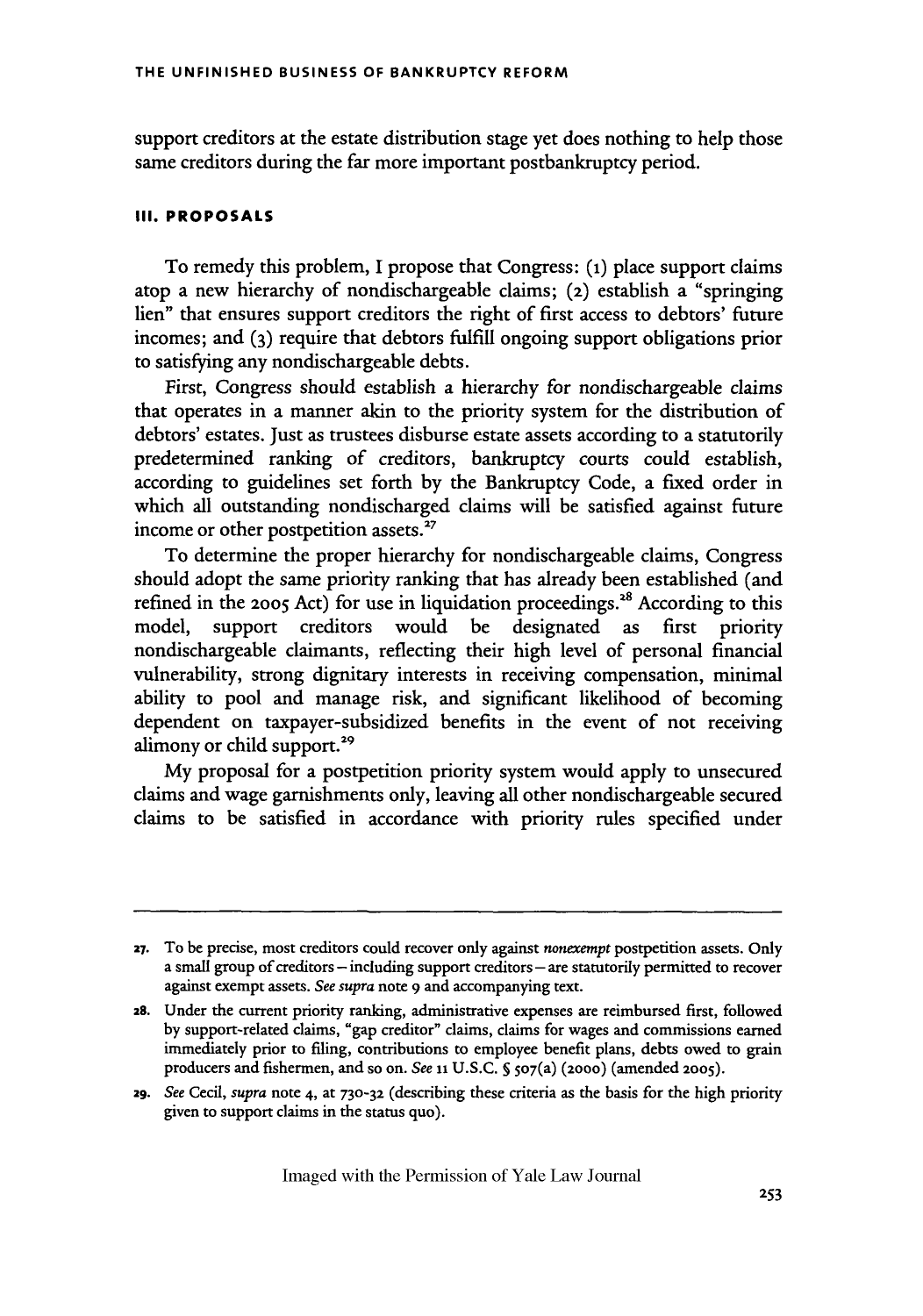applicable nonbankruptcy law.<sup>30</sup> Were Congress to introduce a priority system for unsecured nondischargeable claims along the lines I suggest, commercial lenders would likely respond by seeking wage garnishments (a form of secured interest) as a condition for extending credit, thereby ensuring more favorable postbankruptcy treatment of their claims. By obtaining a garnishment lien, commercial lenders would effectively leapfrog ahead of support creditors who, despite having first priority among unsecured nondischargeable claimants, could not recover against a debtor's postbankruptcy income until after these secured creditors had satisfied their debts in full. Anticipating this response, Congress should introduce a "springing lien" that would automatically elevate all support debts to the level of priority secured claims in the event that any non-support creditor seeks to obtain a garnishment lien.<sup>31</sup> Such a devicewhich amounts to a statutory lien triggered by the filing of rival nondischargeable claims against income-would ensure support creditors a right of first access to a debtor's future earnings. To address the possibility that a commercial lender might prematurely collect against a debtor's future income (or that a debtor might deliberately repay commercial debts before supportrelated debts), the Bankruptcy Code should include a provision allowing support creditors to seek disgorgements from such lenders in the amount that support creditors would have received had the postbankruptcy priority system been obeyed. In response to such measures, commercial lenders might find it in their interest to require, either as a condition for receiving credit or as a basis for interest rate calculations, that all prospective borrowers notify them of any outstanding support obligations. To facilitate this response, Congress could encourage state child support authorities to share with credit agencies all records of outstanding child support arrears.

A third way that Congress could benefit support creditors would be by establishing that no claimants, whether secured or unsecured, may recover against a debtor's postpetition assets until all currently accruing supportrelated obligations have been fulfilled. Thus, neither support arrears nor other debts would be paid until a debtor had satisfied all current support obligations and made provisions to satisfy such obligations into the future. Without such an income set-off provision, debtors might use their entire disposable income to satisfy debts accumulated prior to bankruptcy, leaving them without resources to make ongoing support payments to their dependents.

**31.** To be precise, the same priority ranking that would govern unsecured nondischargeable claims would then dictate the order in which garnishment liens were satisfied.

**<sup>30.</sup>** For instance, my proposal would not alter the treatment in bankruptcy of non-wage-related security interests (i.e., securities in property and fixtures) that are subject to the provisions of Article **9** of the Uniform Commercial Code.